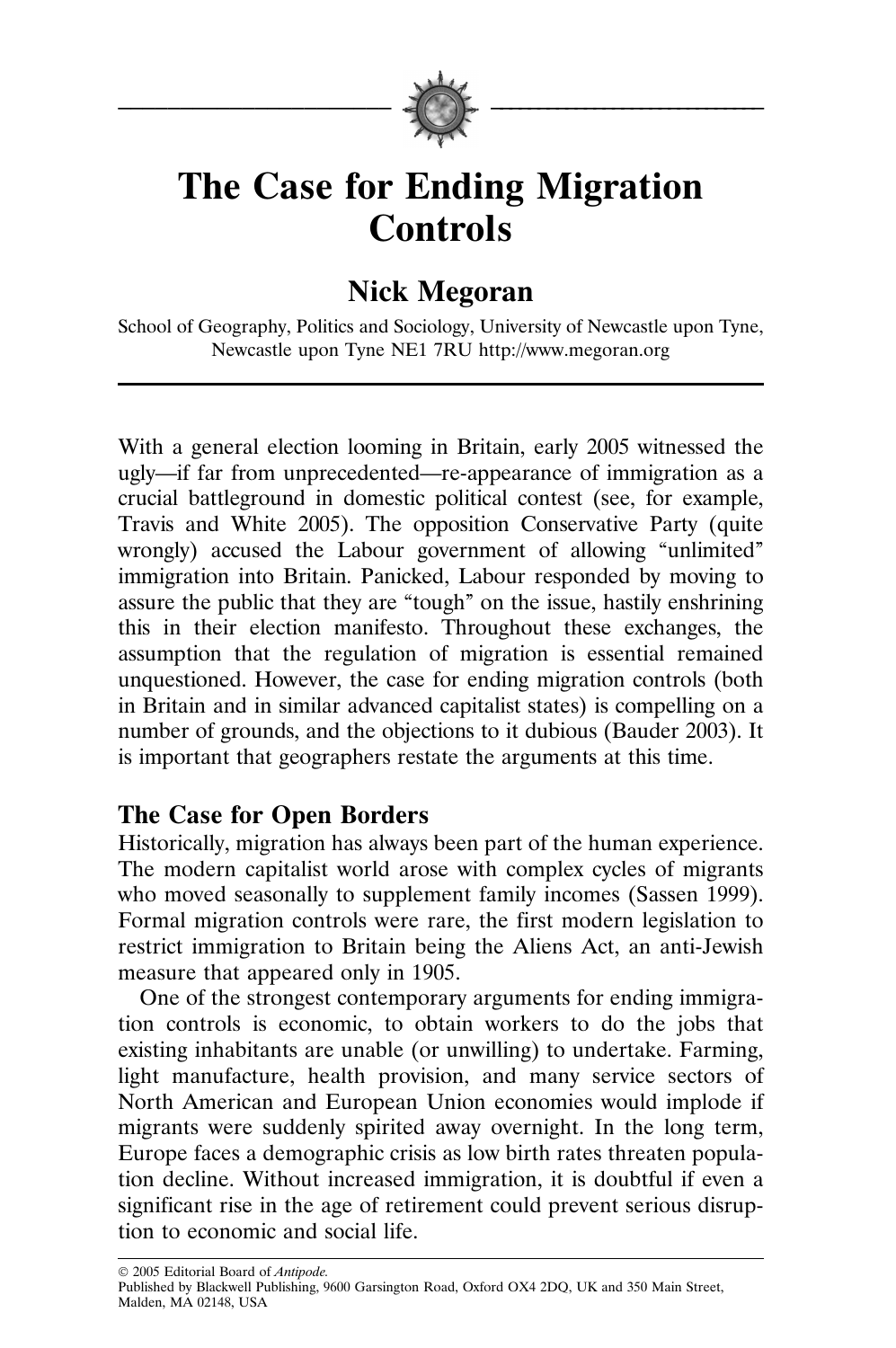It is not only prosperity in the global North that is jeopardised by immigration controls. The transfer of remittances by migrant workers to their homes in the global South is one of the largest flows of finance today. To limit migration is to both slow worldwide growth and to chain people in poverty. As geographer Ronald Skeldon put it, "migration is development" (Skeldon 1997:205).

Quite often, the beneficial effects of migration are difficult to predict. It is not simply that the interaction of different peoples and cultures is enriching in and of itself. King observes that diasporic populations have not uncommonly played crucial rules in democratic state building as countries emerge from totalitarian rule or internal conflict (1998:16). Migration might thus be conceived of as a longterm investment in democracy.

But it is arguably the moral argument against migration controls that is the most compelling. Because of the global economic inequalities cemented by the current practice of migration controls, movement still occurs as workers outwit border guards to move illegally from poorer to richer places. These unregistered migrants are vulnerable to abuse and exploitation. The drowning of 23 Chinese cocklepickers in Morecambe Bay in the UK in 2004, and the suffocation of 58 of their compatriots in a container in Dover in 2000 (en route to work in London restaurants) are but the tip of a terrible iceberg. Every year around 600 Mexicans die at the US border, and untold hundreds perish on the shores of the EU, the victims of new legislative regimes that have been dubbed "the wall around the West" (Andreas 2000). To tolerate such death tolls, whilst simultaneously relying upon the labour of those migrants who do manage to enter illegally, is sheer hypocrisy.

#### Countering Objections

The most common objection to ending migration controls is that those countries with higher incomes would be ''swamped'' by poor migrants. However, migrations are neither random events nor the mass invasion of rich countries by poor people. They are carefully patterned processes that are sensitive to political structures, historical connections (such as colonialism), and economic opportunities. They are commonly cyclical in nature. Thus one-third of overseas migrants to the USA in the early twentieth century eventually returned to their homes; easier and cheaper travel makes migrants even less likely to permanently relocate today. Indeed, in spite of facilitating important temporary migration cycles, and in the face of dire warnings to the contrary, the EU has produced no significant permanent population movements from poorer to richer countries.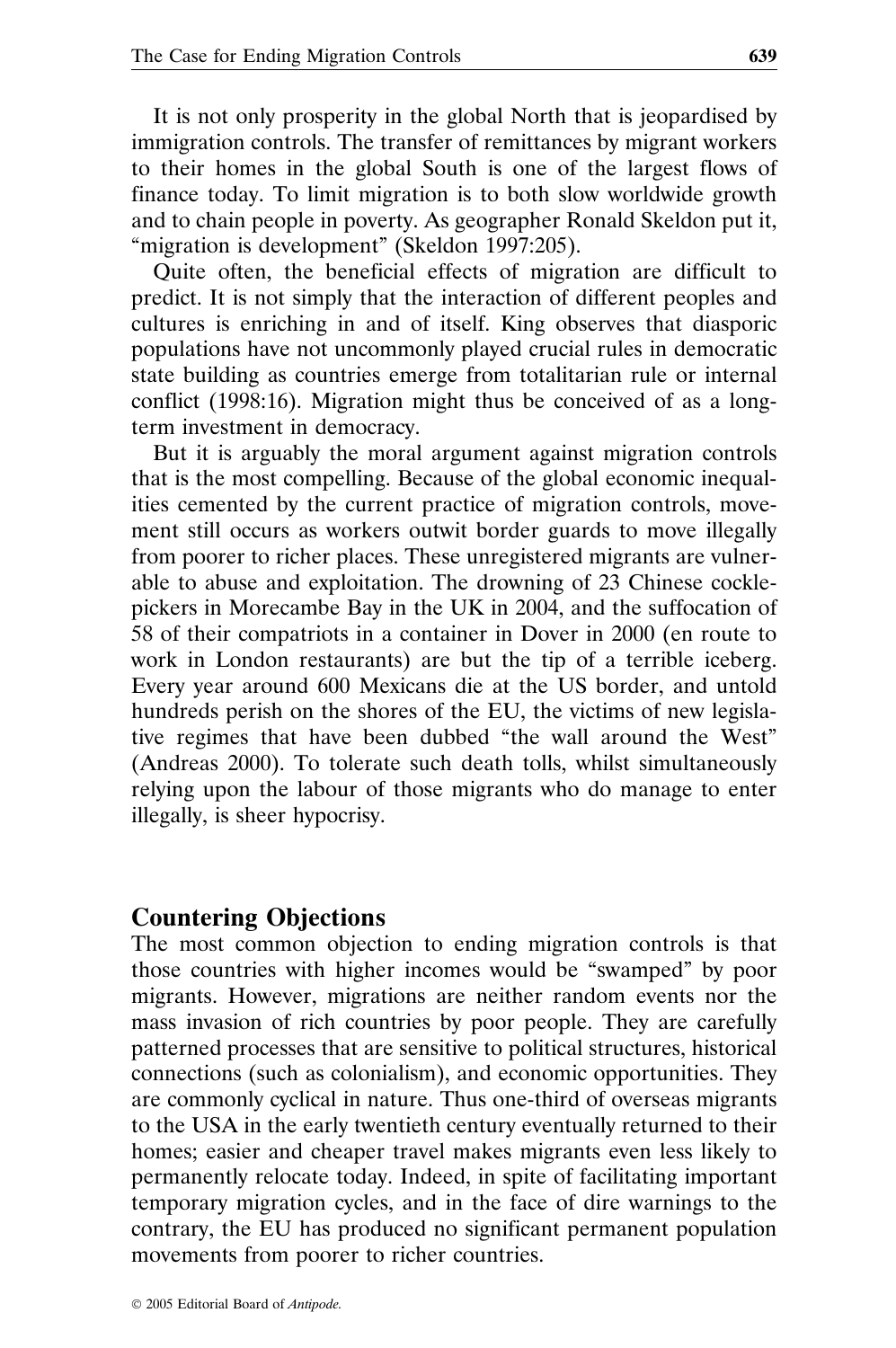Those on the left have traditionally been concerned that migration would undermine the welfare state. There is no evidence to substantiate this fear. People who migrate are generally young and fit, able and anxious to work, and rarely in need of welfare. Absurdly, current arrangements, by driving migrant workers underground, deprive governments of their potential tax contributions to the welfare state. Nor would the needy "flood" over newly opened boundaries. How many British pensioners, or single mothers, or those unable to work due to illness, migrate to Denmark and claim greater welfare as, legally, they are entitled to? The answer is that they do not, for the same reasons that most Bangladeshis or Peruvians do not want to come to Britain or the USA: the uprooting from familiar contexts is too disruptive.

Another concern commonly voiced, especially since the September 11, 2001 attacks in the USA, is that ending immigration controls will lay receiving states open to flows of drugs, disease, and terrorists. This need not be so. If immigration regulations are abandoned, borders could still be monitored to enforce quarantine restrictions in emergencies and to control contraband. Passports could be checked to apprehend criminals identified by international police co-operation. In fact, decriminalising immigration would actually aid the fight against organised crime. At present, migrants turn to gangs to smuggle them into the EU, creating cultures of violent criminality and unnecessarily diverting police resources to combat a problem that is largely of our own making.

Lastly, proponents of immigration controls cite the need to defend national sovereignty. State sovereignty is, however, a dynamic process. The nation-state has historically had numerous rivals to dispute any claim to absolute sovereignty over territory. Where once these might have been feudal landowners, trading groups such as the Hanseatic League, and the Catholic Church, now they are more likely to be organisations founded by international treaty such as the UN, the EU, and the World Trade Organisation. Sovereignty is a means that must never be confused for the end: the security that arises from justice and peace.

#### Resisting Migration Controls

If the case for ending immigration controls is so compelling, why do they exist? Their modern roots can be found in the politicisation of migration by Western states. The 1948 Universal Declaration of Human Rights proclaims the solemn right to move freely within one's own country and to leave it, but there exists no comparable right to enter another country. This absurdity was a cynical swipe at the Communist regimes of Eastern Europe and the Soviet Union. But the background to this year's repoliticisation of immigration in the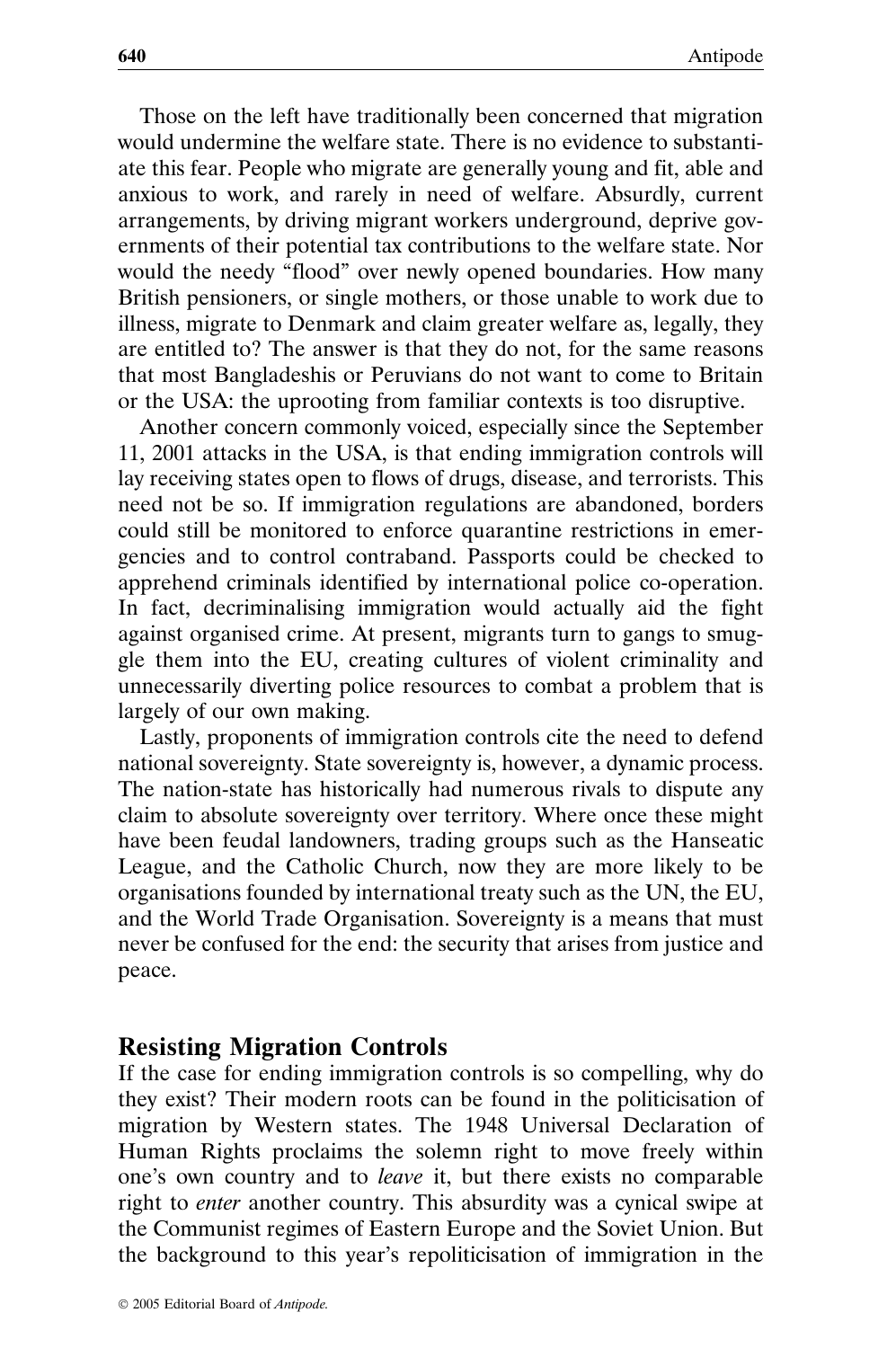British context is the post-war politics of race. The 1948 Nationality Act confirmed all empire and commonwealth citizens as British. The process of rescinding this began with the Conservatives' 1962 Commonwealth Immigration Act, pandering to prejudice in the right-wing press. Labour denounced it as racist, but upon coming to power in 1964 actually strengthened its provisions. Cabinet member Richard Crossman later admitted that this was because immigration was seen as a potential vote loser. Every subsequent British government, including that of Tony Blair, has played the same game (Dummett 2001: especially chapters 6 and 7).

Yet immigration controls have always been resisted by progressive forces. The 1899 International Emigration Conference in London affirmed the "fundamental liberty" of every individual "to come and go'' as they pleased (Harris 2002:131). In the 1980s, the Reagan administration deported asylum seekers fleeing the brutality of USbacked right-wing paramilitary forces and dictators, sending many back to torture and certain death. Outraged, groups of US churches collaborated with their Central American counterparts to set up a covert network that smuggled asylum seekers into the US and concealed them across the country. They drew on the vision and methods of the ''underground railroad'' that once transported escaped slaves to safety from the southern states (Golden and McConnell 1986). Numerous activist groups have arisen across Europe to campaign for the rights of asylum seekers and undocumented migrant workers (Hayter 2000: chapter 4). The vision of a world of open borders has not been extinguished, although it has rarely been under as much pressure as that exerted in the name of the so-called ''war on terror''.

Current immigration controls in Britain and other Western states are expensive to administer and cannot possibly achieve their desired effect. They hamper economic growth and perpetuate inequalities, undermine the welfare state, contradict formal commitments to liberal values and human rights, foster criminality, and condemn the vulnerable to exploitation and even death. They are the unfortunate heritage of a reprehensible chapter of twentieth century politics. It is imperative that geographers, with their sensitivity to complex histories of space, flows, exclusion, and the politics of identity, play a part in the struggles to close that chapter by ending immigration controls.

#### **References**

Andreas P (2000) The Wall Around the West: State Borders and Immigration Controls in North America and Europe. Oxford: Rowman and Littlefield

Bauder H (2003) Equality, justice and the problem of international borders: The case of Canadian immigration regulation. ACME: An International E-Journal for Critical Geographies 2:167–182. http://www.acme-journal.org/

Dummett M (2001) On Immigration and Refugees. London: Routledge